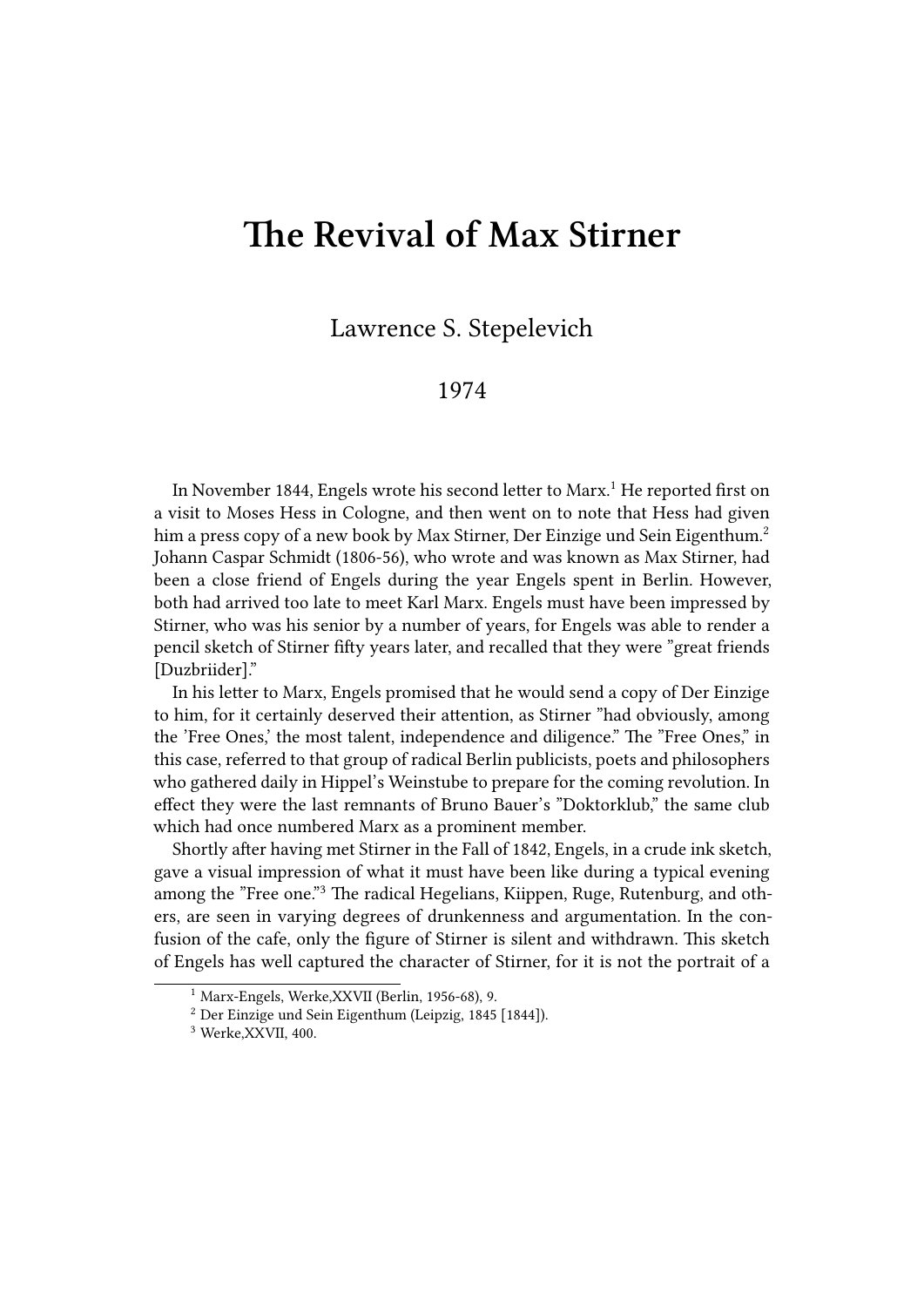serene spirit, but of a detached and reflective one, not angry but ironic, less bitter than satiric, and it is this same spirit which stands forth in Der Einzige und sein Eigenthum, or as the major English edition would have it, The Ego and His Own.<sup>4</sup>

Among the "Free Ones," Stirner was then known as the author of a few articles, and as a failed candidate for the doctorate at the University of Berlin. The appearance of The Ego and His Own came as a shock, for it immediately established Stirner among the most formidable opponents of the very people with which he had seemed to have so much in common. The communists, the critical philosophers, the humanitarians and reformers of every degree were assailed in Stirner's philosophy, a philosophy which Engels labeled "Egoism." In the same letter to Marx, Engels was well aware of the extreme nature of this philosophy. Engels judged that Stirner had indeed captured "the essence of present society and present man," and it called for an answer.

The answer that developed was included within The German Ideology. This abusive and exhaustive rebuttal of Stirner's book filled more pages than that book itself. And in the unpublishable German Ideology, as Isaiah Berlin has described it, Stirner "is pursued through five hundred pages of heavy-handed mockery and insult"<sup>5</sup>

Besides Marx and Engels, a number of others hurried to publish a response against Stirner's thesis. Among the young Hegelians, Bruno Bauer, Arnold Ruge, Moses Hess, and even the famous Feuerbach joined forces in order to combat Stirner's menacing doctrine of Egoism. But-the speculative excitement was as brief as it was furious, and the political events of 1848 obliterated the traces of those philosophical struggles which had preceded them. And so, although Stirner's work had not fallen stillborn from the press, it had certainly died in its infancy. Stirner himself died, in obscurity and poverty, a dozen years after the publication of his singular work. His later writings were both few and disappointing.

In 1887, thirty-nine years after the first appearance of Der Einzige, a Scottish poet turned Germanophile, John Henry Mackay, happened to read a brief citation regarding Stirner in Lange's History of Materialism. In part it read, "The man who in German literature has most preached Egoism recklessly and logically- Max Stirner-finds himself in distinct opposition to Feuerbach."

Mackay's curiosity was satisfied a year later when he managed to secure a copy of Der Einzige. He immediately became a disciple of Stirner, and almost singlehandedly- as he later claimed-sparked what has since been called the "Stirner renaissance." By 1900, Stirner had become something more than a philosophical

<sup>&</sup>lt;sup>4</sup> M. Stirner, The Ego and His Own, trans. Steven T. Byington (New York, 1963). All citations are taken from this edition.

<sup>5</sup> 1. Berlin, Karl Marx (New York, 1963), 143.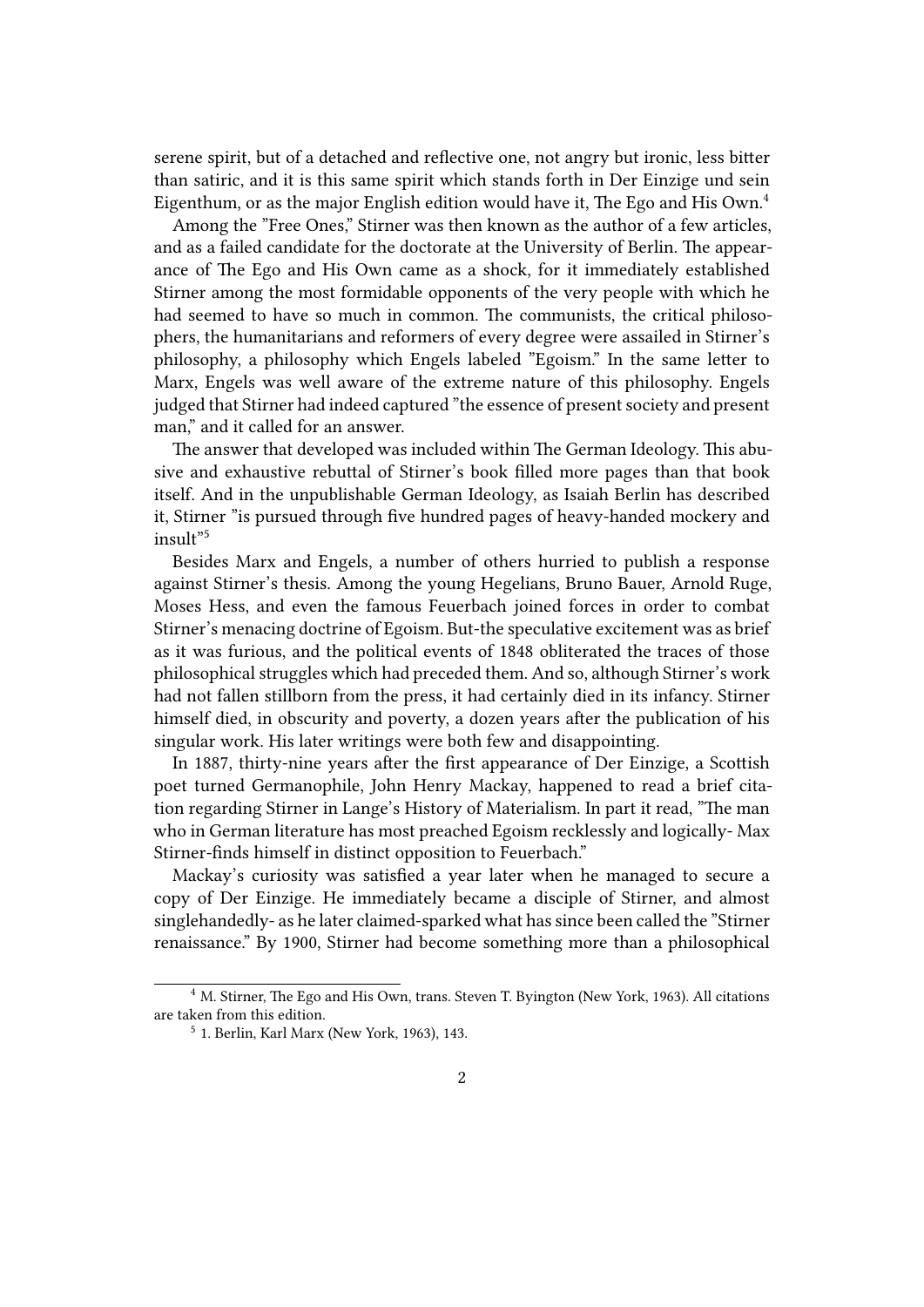fad, and yet he remained, as ever, much less than a major figure. The Stirner revival was concurrent with the discovery of Nietzsche, with Stirner playing the role of a proto-Nietzsche. As Karl Lowith has said, "Stirner has often been compared with Nietzsche, to the point of asserting that Stirner was the 'intellectual arsenal' from which Nietzsche derived his weapon"<sup>6</sup>

Indeed, they have much in common. The public interest over anarchy also quickened the Stirner renaissance, for was it not Engels himself who, in 1888, declared Stirner "the prophet of contemporary anarchism"<sup>7</sup>

The publication history of The Ego and His Own attests to the strength of the first Stirner revival. Forty-nine editions appeared between 1900 and 1929. Of these, there were fourteen German editions, the rest were in translation, with ten Russian editions, seven Japanese editions, and six English editions. The remaining editions were published in French, Spanish, Italian, Dutch, and Polish.<sup>8</sup>

But once again, as before, interest in Stirner faded, and from the thirties to the present, he had remained virtually unnoticed. Even among the few who knew of him, opinion was radically divided. Most of these few must have agreed with James Joll, who simply declared that "Stirner was not a very important thinker nor a very interesting one." But there were a few, during that period, who better understood the meaning of Stirner. In 1939, Sidney Hook indicated that the forgotten debate between Marx and Stirner involved "the fundamental problems of any possible system of ethics or public morality,"<sup>9</sup> and in 1939, Isaiah Berlin noted that "the theory of the alienation of the proletarians was enunciated by Max Stirner at least one year before marx.<sup>10</sup>

But these voices were in the minority of a minority.

Then, in 1968, a new German edition of Der Einzige, the first since 1929, made its appearance.<sup>11</sup> It had been preceded, two years earlier, by a full study of Stirner's thought and influence,<sup>12</sup> the first since Henri Avron, in 1954, had linked Stirner and Existentialism.<sup>13</sup> ro~f essor John Carroll of Cambridge has edited a new English

<sup>10</sup> Karl Marx, op. cit., 15.

<sup>6</sup> W. Lowith, From Hegel to Nietzsche (New York, 1964), 187.

<sup>&</sup>lt;sup>7</sup> 'F. Engels, Ludwig Feuerbach and the Outcome of Classical German Philosophy (New York, 1941), 17.

<sup>8</sup> Fora complete bibliography: Hans G. Helms, Die Ideology der anonymen Gesellschaft (Cologne, 1966), 510-600.

<sup>&</sup>lt;sup>9</sup> S.Hook, From Hegel to Marx (Ann Arbor, 1962; New York, 1936'), 165.

<sup>11</sup> "Hans G. Helms, ed., Max Stirner: Der Einzige und sein Eigentum und andere Schriften (Munich, 1968).

<sup>12</sup> See above, note 8.

<sup>13</sup> H. Avron, Aux Sources de l'existentialisme: Max Stirner (Paris, 1954).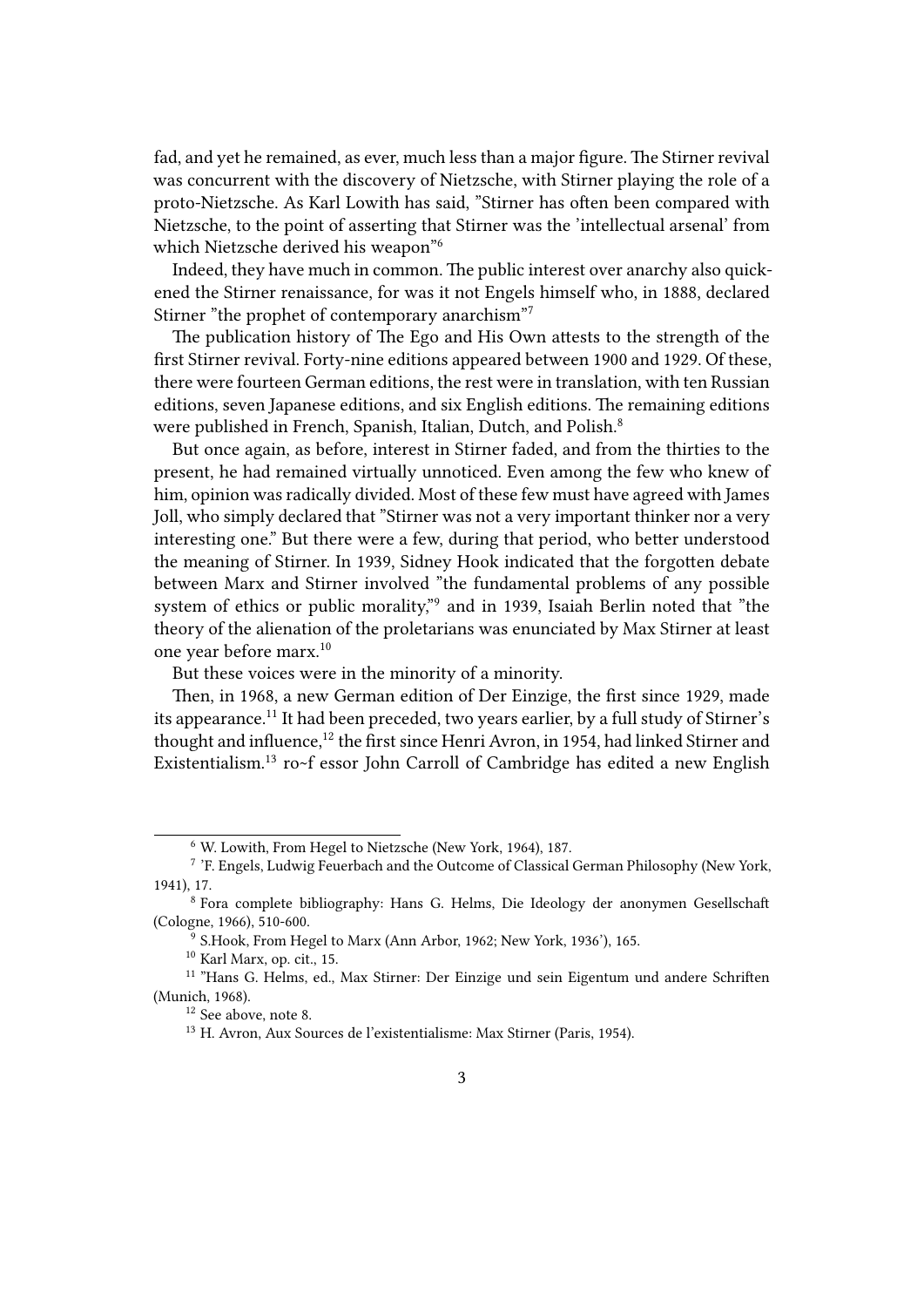edition,<sup>14</sup> and Dover Press has reissued Byington's translation of The Ego and His 0wn.

The year 1971 saw the publication of the first comprehensive study of Stirner's philosophy ever to appear in English-R.W.K. Paterson's The Nihilistic Egoist. l5 The few students of Stirner have also been encouraged by the publication of William Brazill's work, The Young Hegelians<sup>15</sup> as well as David McLellan's recent work The Young Hegelians and Karl Marx,<sup>16</sup> both of which direct considerable attention to the thought of Max Stirner. Are we witnessing the beginning of another cycle of interest in Stirner?

As was noted above, the initial publication of Der Einzige und sein Eigenthum caused a great deal of excitment, but the excitment was still tightly contained within the narrow circle of the Young Hegelian school. To be sure, as Sidney Hook described it, the book "exploded like a bomb-shell among the ranks of his former comrades-in-arms."<sup>17</sup> Its effects, particularly upon the work of Karl Marx, have yet to be fully assessed. The reappearance of Stirner's book at the turn of the century caused a more extensive, if less exciting, response. Its influence at that time was more political than philosophical as seen in the recent study of Hans G. Helms, Die Ideologie der anonymen Gesellschaft.<sup>18</sup> That influence, particularly among the new right, or the libertarian movements, is still with us. Presently, the continuing interest in the early writings of Karl Marx might serve to occasion a reconsideration of Stirner's role in philosophic history.

However, although revivals of interest in Stirner's thought might well be provoked by any number of real or imagined connections with whatever or whomever is of current concern, his thought has endured by reason of its intrinsic merit. He cannot be totally reduced to the level of a forerunner of either Marx or Nietzsche, anymore than he can be placed, b la Franz Mehring "as the last offshoot of Hegelian philosophy."<sup>19</sup> "Unless, of course, we understand this to indicate more than Mehring intends.

R.W.K. Paterson, in his extensive study, proposes that "Stirner's chief claim to our continuing attention arises . . . from his unique contribution to the development and self-understanding of radical atheism."<sup>20</sup> This is a point well taken, for the atheism of Stirner forces a critical-confrontation with all established thought, and it is in virtue of his capacity to compel us to look directly at the consequences

<sup>14</sup> J. Carroll, Max Stirner: The Ego and His Own (London, 1971).

<sup>&</sup>lt;sup>15</sup> W. Brazil], The Young Hegelians (New Haven, 1970).

<sup>16</sup> D. McLellan, The Young Hegelians and Karl Marx (London, 1969).

<sup>&</sup>lt;sup>17</sup> S.Hook, From Hegel to Marx, 173.

<sup>18</sup> H.G. Helms, Die Ideologie der anonymen Gesellschaft, op. cit.

<sup>19</sup> F. Mehring, Karl Marx (Ann Arbor, 1962), 104.

<sup>20</sup> R.W.K.P aterson, The Nihilistic Egoist, 206.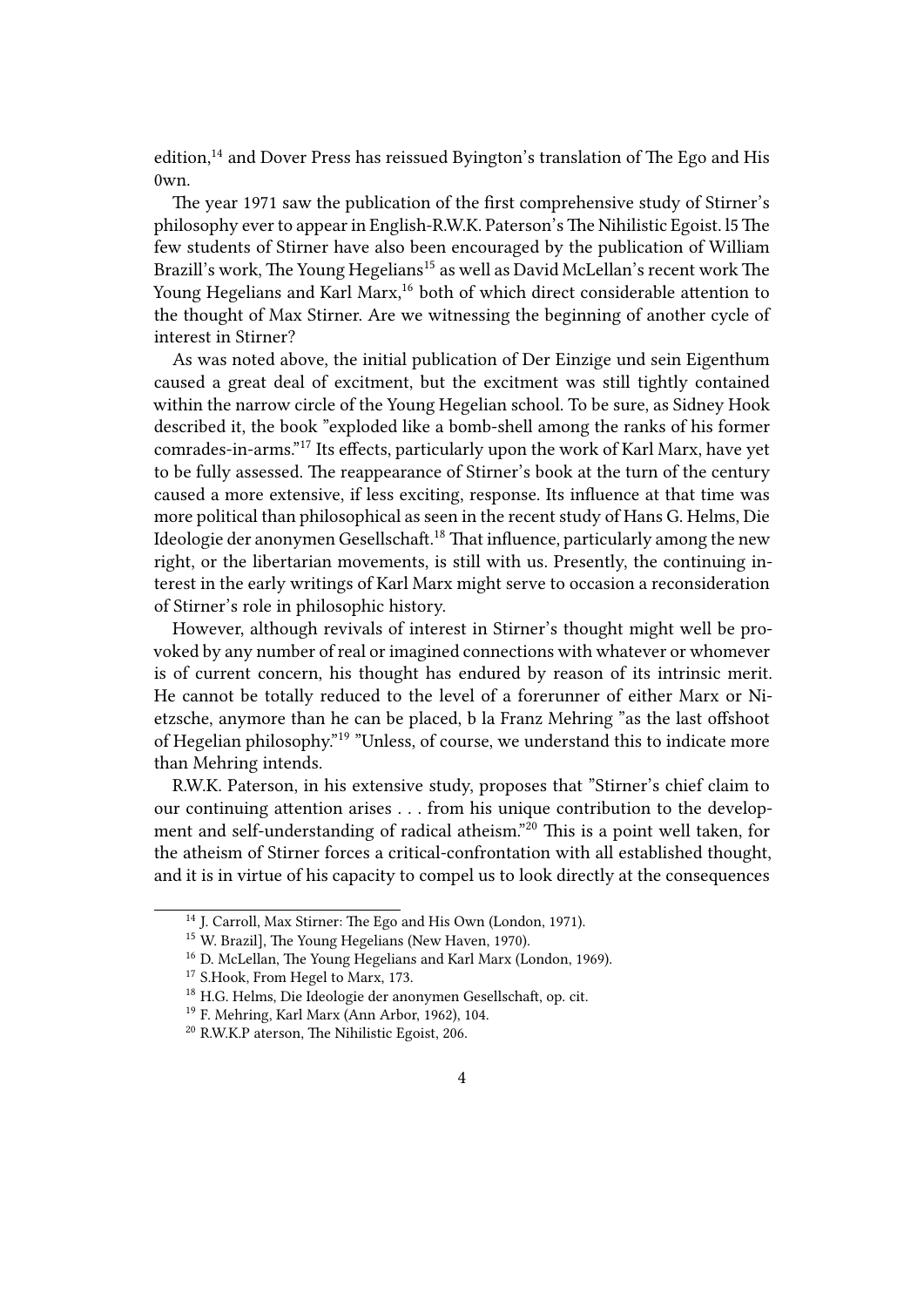of total atheism that Stirner can claim our philosophic attention. During the Spring semester of 1827, both Feuerbach and Stirner had attended Hegel's lectures on Religion, and in the Fall they again enrolled for his lectures on the History of Philosophy. In time, they drew the same conclusion: Hegel was a theologian. Feuerbach's judgment of 1843, that "speculative philosophy is the true, consistent and rational theology,"<sup>21</sup> supports the observation of Richard Kroner that "Hegel's philosophy is in itself a speculative religion-Christianity spelt by dialectic."<sup>22</sup>

But whereas Feuerbach thought himself advancing by discovering Hegel's Geist to be God rationalized, and God to be Man alienated, Stirner drew another conclusion. Rather than advancing, Feuerbach had merely stumbled, and now looked up devoutly to another theophany, Man. To Stirner it really made very little difference whether the holy be called Geist, God, Man, or State, for the posture of all believers was the same. Stirner replied to Feuerbach:

The supreme being is indeed the essence of man, but, just because it is his essence and not he himself, it remains quite immaterial whether we see it outside him and view it as "God," or find it

in him and call it "Essence of Man" or "Man." I am neither God nor Man, neither the supreme essence nor my essence, and therefore it is all one in the main whether I think of the essence as in me or outside me.<sup>23</sup>

Stirner's egoism springs from a conscious and total atheism, with this playful indifference and apathy to any higher essence being the prerequisite for encountering one's own being, one's uniqueness, Einzigkeit. The pleasures of unalienated self-possession rests upon the degree to which the supernatural is rejected. Conscious impiety, rejection of the holy in any of its forms, irreverence, and amorality provide the key to self-contentment. The supernatural appears whenever the thinker disclaims ownership, Eigenthum, of his thoughts, with the result that these abstract essences are prepared to take upon them an ontological role. As psychologically concrete entities, these abstract issences such as Man, God, Mankind, State, and Truth, stand over and against the individual thinker in their hostile demands to be served and worshipped. In short, they have turned against their creator.

Feuerbach understood this principle when he described God as the alienated essence of Man, but he failed to pursue this logic to its final destination and assert that Man was the alienated essence of the individual ego. With Feuerbach, men

 $^{21}$  L. Feuerbach, Principles of the Philosophy of the Future (Indianapolis, 1966), 6.

<sup>&</sup>lt;sup>22</sup> R. Kroner's introduction to Hegel's On Christianity: Early Theological Writings,trans. T. M. Knox (Gloucester, Mass., 1970), 53.

<sup>23</sup> M. Stirner, The Ego and His Own, 33.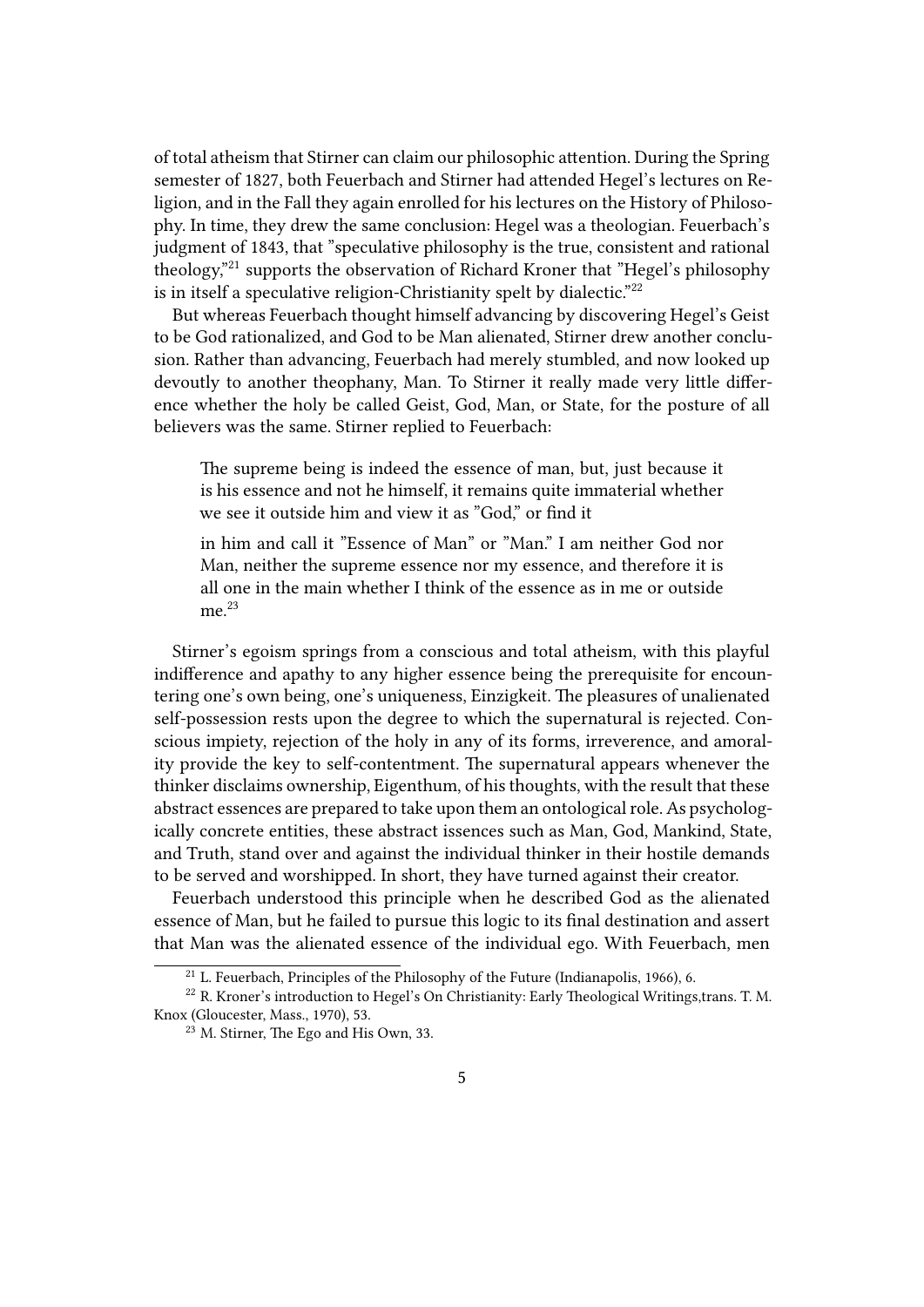were liberated from their servitude under God only to be pressed into the service of Man. From God alone, to Christ, the God-as-Man, to Feuerbach's Man-as-God, nothing had changed except the abode of God. As Stirner concluded, "The HUMAN religion is only the last metamorphosis of the Christian religion."

When the transcendent God of Aquinas became incarnate in Hegel and humanized in Feuerbach, it was left for Stirner to take the final step and declare the individual to be whatever God there need be. If to Aquinas God is the presupposition of finite being, and to Hegel the presupposition is featureless Being awaiting determination, and to Feuerbach it is Man, to Stirner it becomes the unique ego, Der Einzige.

I on my part start from a presupposition in presupposing myself but my presupposition does not struggle for its perfection like "Man struggling for his perfection," but only serves me to enjoy it and consume it. I consume my presupposition, and nothing else, and exist only in consuming it.  $\dots$  I am creator and creature in one<sup>24</sup>

In short, as a good egoist, he serves only himself. At this point one can agree with Mehring's judgment on Stirner-that he was "the last offshoot of Hegelian Philosophy"-but only if it be taken, as it was not intended, to indicate that the egotism of Stirner was both a destined upshot and negation of Hegel's dialectical inevitability. Karl Liiwith's judgment is similar to Mehring's, but differs in connotation:

Stirner's book . . . has usually been considered the anarchic product of an eccentric, but it is in reality an ultimate logical consequence of Hegel's historical system which-allegorically displaced-it reproduced exactly.<sup>25</sup>

Stirner, like Hegel, saw himself as the heir of a spiritual line which could be traced to the origins of conscious history. But whereas Hegel accepted this patrimony, becoming a dutiful servant of the Geist, Sterner rejected it. He chose to be without presupposition, without past value or vocation. The final paragraph of The Ego and His 0wn reads:

<quote>I am the owner of my might, and I am so when I know myself as unique. In the unique one the owner himself returns in to his creative nothing, of which he is born. Every higher essence above me, be it God, be it man, weakens the feeling of uniqueness, and pales only before the sun of this consciousness. If I concern myself for myself, the unique one, then my concern rests on its transitory, mortal creator, who consumes himself, and I may say: All things are nothing to me.<sup>26</sup> </ quote>

<sup>24</sup> Idem, Ego, 150.

<sup>&</sup>lt;sup>25</sup> K.Lowith, From Hegel to Nietzsche, 102.

<sup>26</sup> Idem, Ego, 336.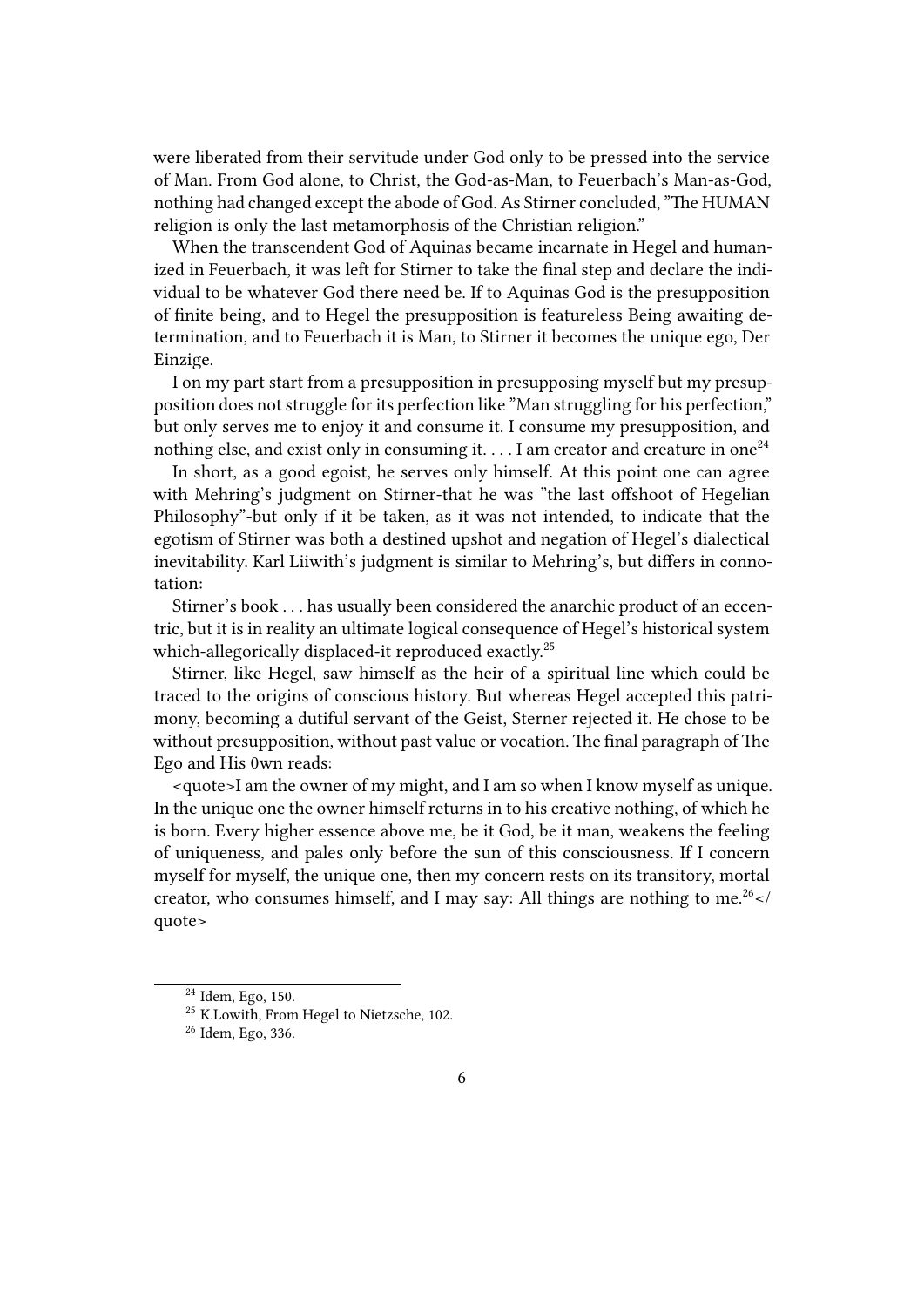This radical denial, the final demonic Nay-saying, can stand as either a beginning or an end. Stirner prepares for either Nietszche's Yea-saying or the existentialist termination of the role of reason in history.